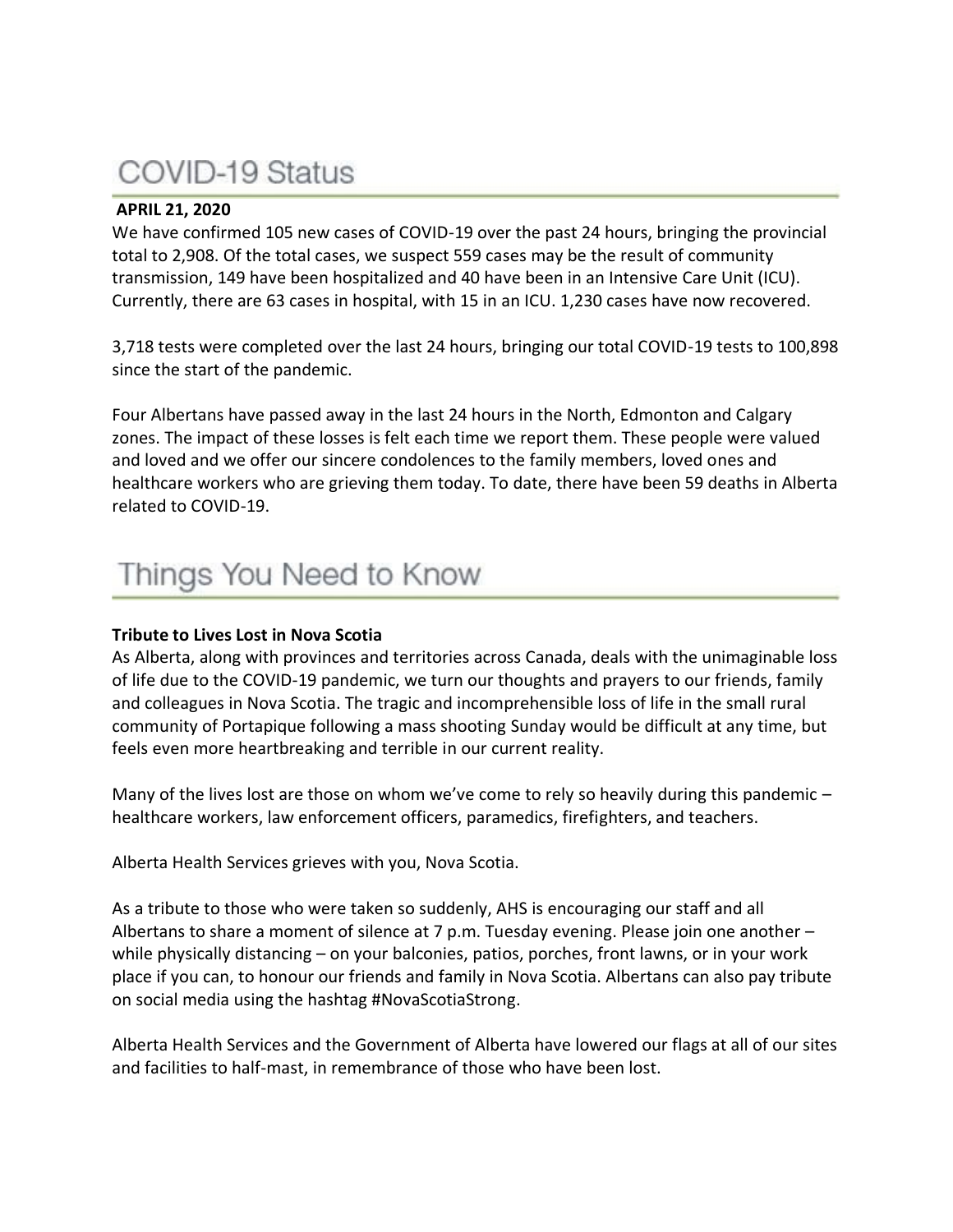#### **Single Site Employment for Long-Term Care and Supportive Living Deadline**

Dr. Deena Hinshaw, Alberta's Chief Medical Officer of Health, earlier this month put in place [an](https://open.alberta.ca/publications/cmoh-order-10-2020-2020-covid-19-response)  [order on single site employment](https://open.alberta.ca/publications/cmoh-order-10-2020-2020-covid-19-response) for Long Term Care and Designated Supportive Living (LTC/DSL). The order comes into effect April 23, 2020. As part of preparations for implementation, employees who work in LTC/DSL can indicate their preferred work site.

#### **Personal Protective Equipment (PPE) Update**

AHS staff and physicians have raised concerns about some of the new PPE they are using  $$ concerns about fit, concerns about odour, concerns about its effectiveness in protecting them from COVID-19. [In this video,](https://www.albertahealthservices.ca/topics/page17093.aspx) AHS President and CEO Dr. Verna Yiu asks Dr. Mark Joffe — AHS Vice President & Medical Director of CancerControl Alberta, Clinical Support Services & Provincial Clinical Excellence — several questions about the new PPE, including how staff and physicians can raise concerns about the supplies.



Dr. Verna Yiu and Dr. Mark Joffe provide a PPE update

We hope you watch the video, but if time doesn't permit, please know that we are taking your concerns very seriously and acting on them immediately. There are two brands of masks that are new to our health care workers. We have heard from our front line teams that they are concerned about the fit, and in particular that the nose pieces for one of the brands is uncomfortable and doesn't fit as well as it should. We want to reassure all of our front line care providers that we are addressing their concerns immediately. We are working with the suppliers to have the nose pieces adjusted, increasing the length of the mask (from nose to chin) for a better fit.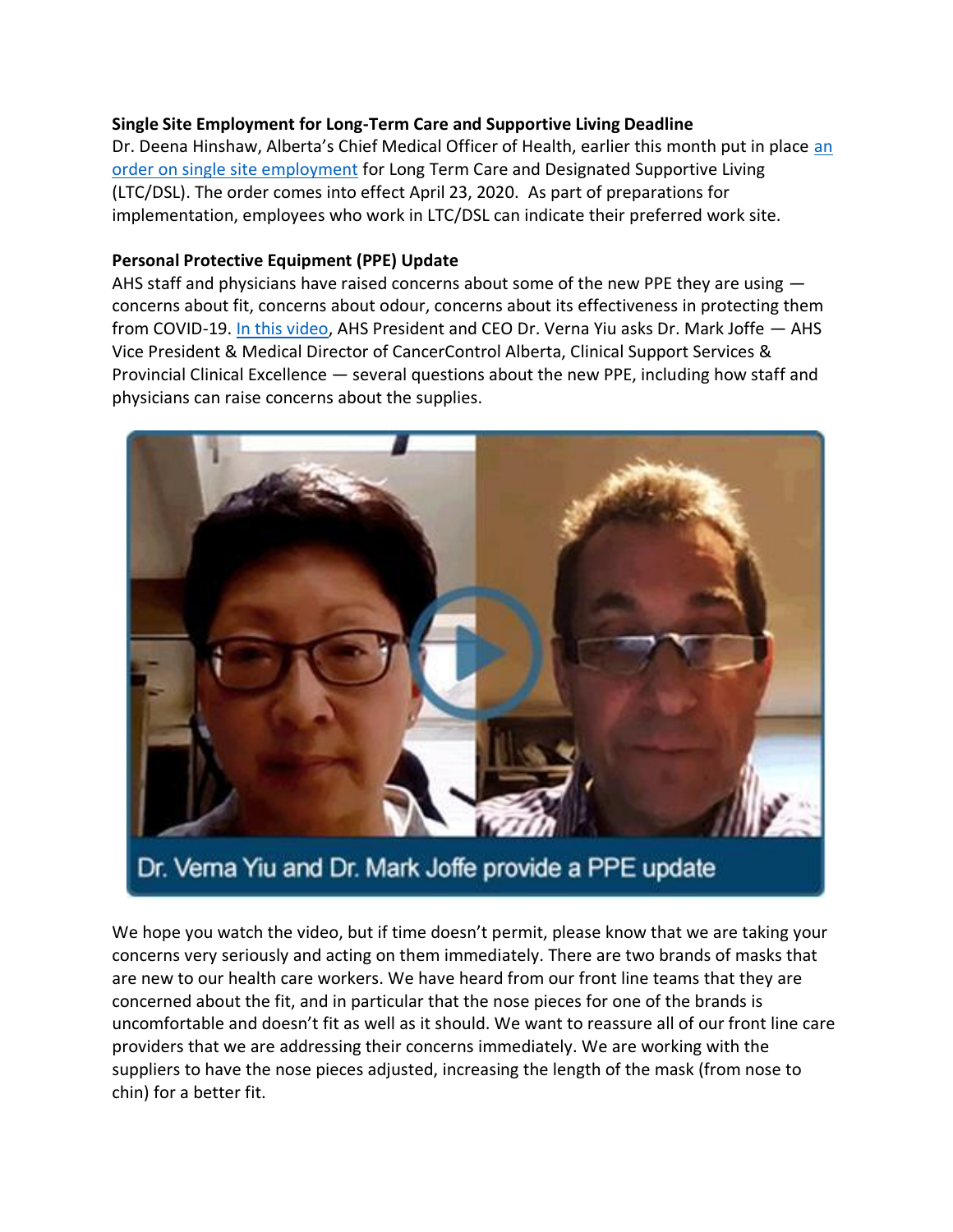We have already taken steps to reduce the odors from the masks that occurs as a result of the masks being shrink packed right after manufacture. The manufacturer will package these in fold seal to allow for air movement in the masks. Until then, masks will be unpacked from the plastic before sending to our sites to allow the masks time to breathe.

All of our PPE meets the required safety standards. All products are tested prior to being ordered and then are inspected again before they are supplied to our sites. The procedural masks that have raised concerns this weekend were tested on March 17, before being shipped to Alberta. They were tested by a well-recognized laboratory in China that does most of the standards testing. The testing was done for EU Standards EN14683 Type II and Type II R. which is consistent with an ASTM Level 1 and 2. The results showed that the masks meet standard.

AHS also re-examines all the products upon arrival to ensure that there are no defects.

So even though we know that the products meet standard, we must still address the issues being raised by our front line staff, and we are. We have created a quality control group for any new models or products within AHS that will include front line employees and union representatives and will essentially field test new models. We do need to broaden out our PPE suppliers to meet the demands for continuous masking within AHS and the broader front line community.

#### **PPE Tip of the Day**

The daily series - *PPE Tip of the Day* – features quick and simple reminders you can take forward into your practice, from shift to shift.

Don't touch your mask with your hands. If you do touch your mask with your hands, dispose of the mask and immediately wash your hands.

#### **Physician PPE Webinar**

Thank you to the nearly 300 physicians who participated in last week's webinar regarding PPE, COVID-19 modelling and Virtual Health. This webinar, [now available online,](https://www.youtube.com/watch?v=4XfRdRFyEkw&feature=youtu.be) provides an update to clinicians regarding the latest evidence and best practice when it comes to PPE use in clinical contexts. The second segment focuses on COVID-19 modelling and how Alberta fits in the Canadian context. The final segment discusses how clinicians can use and access Virtual Health to support patient care during the COVID-19 pandemic.

#### **Supports for Healthcare Aides**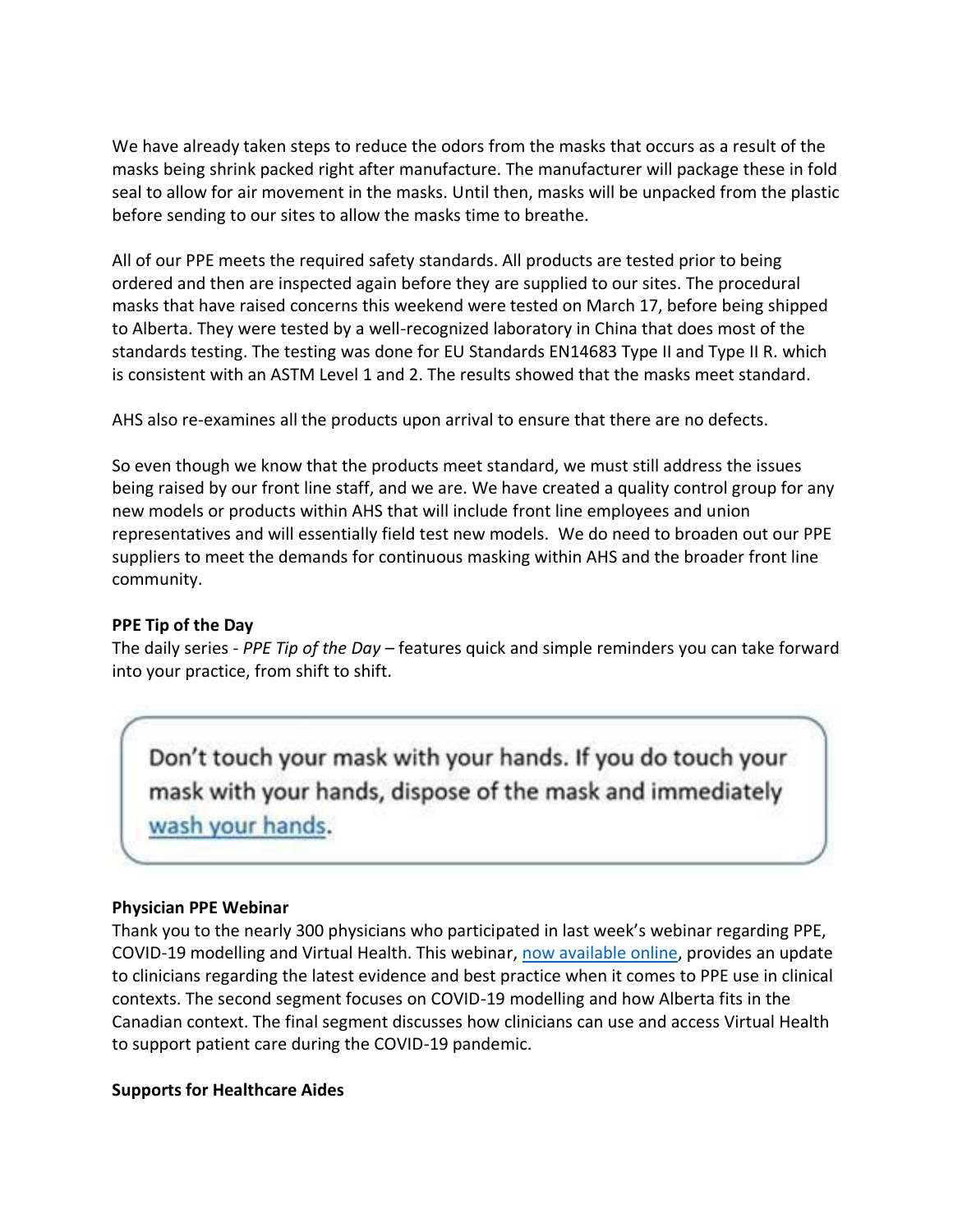The Alberta government announced increased funding today to support staffing of healthcare aides, to alleviate pressures in contracted continuing care facilities.

Continuing care facilities have been disproportionately affected by the COVID-19 pandemic, which is why strong restrictions are in place to address the spread of the virus. These restrictions are necessary to help protect lives, but they also place financial and emotional burdens on staff, residents and operators.

Increased funding will help facilities hire approximately 1,000 additional full-time staff, so they can adequately prevent infections and respond to outbreaks. The addition of 1,000 practicum students will also help deal with staffing shortages across the system. A wage supplement will help compensate healthcare aides at contracted sites for the extra work necessary during this pandemic. It will also help alleviate the financial burden for those who normally work at several sites, but are now restricted to one site.

## In the Zones

#### **Zone Emergency Operations Centre (ZEOC) Update – North**

AHS Public Health in the North Zone is currently working with Alberta Health and work camp operators to provide testing for all work camp staff at Kearl Lake – north of Fort McMurray. This is a preventive and voluntary measure, and provides us an opportunity to identify additional COVID-19 transmission at the site.

North Zone staff continue to work to address and provide support in response to COVID-19 case outbreaks. Our North Zone Medical Officer of Health (MOH), Dr. Kathryn Koliaska, and zone senior leadership participated in a town hall with the families of Manoir du Lac residents, on Saturday, April 19 via Zoom. There were more than 140 attendees. The MOH and our senior zone leaders addressed questions and concerns. There are plans to hold another town hall in the coming days.

Meanwhile, Addiction and Mental Health teams are ensuring clients in Peace River continue to receive the care they need under added pressures. North ZEOC was notified Saturday night that overland flooding caused damage to the Peace River Addiction and Mental Health Clinic (Powell Building). The building was closed at the time, and clients and staff were not there. The building will remain closed until it is deemed safe to return. Peace River Addiction and Mental Health clinic staff will continue to provide addiction and mental health services and support to clients by telephone and virtually. Addiction and Mental Health site leadership are working to set up an alternative work location for staff affected by the flooding.

We continue to see so many encouraging and heartwarming signs of gratitude in communities across the North Zone, as demonstrated in the physically distanced, jersey day photo below. These events inspire our teams to continue working hard, supporting each other, and more importantly, delivering high-quality patient care.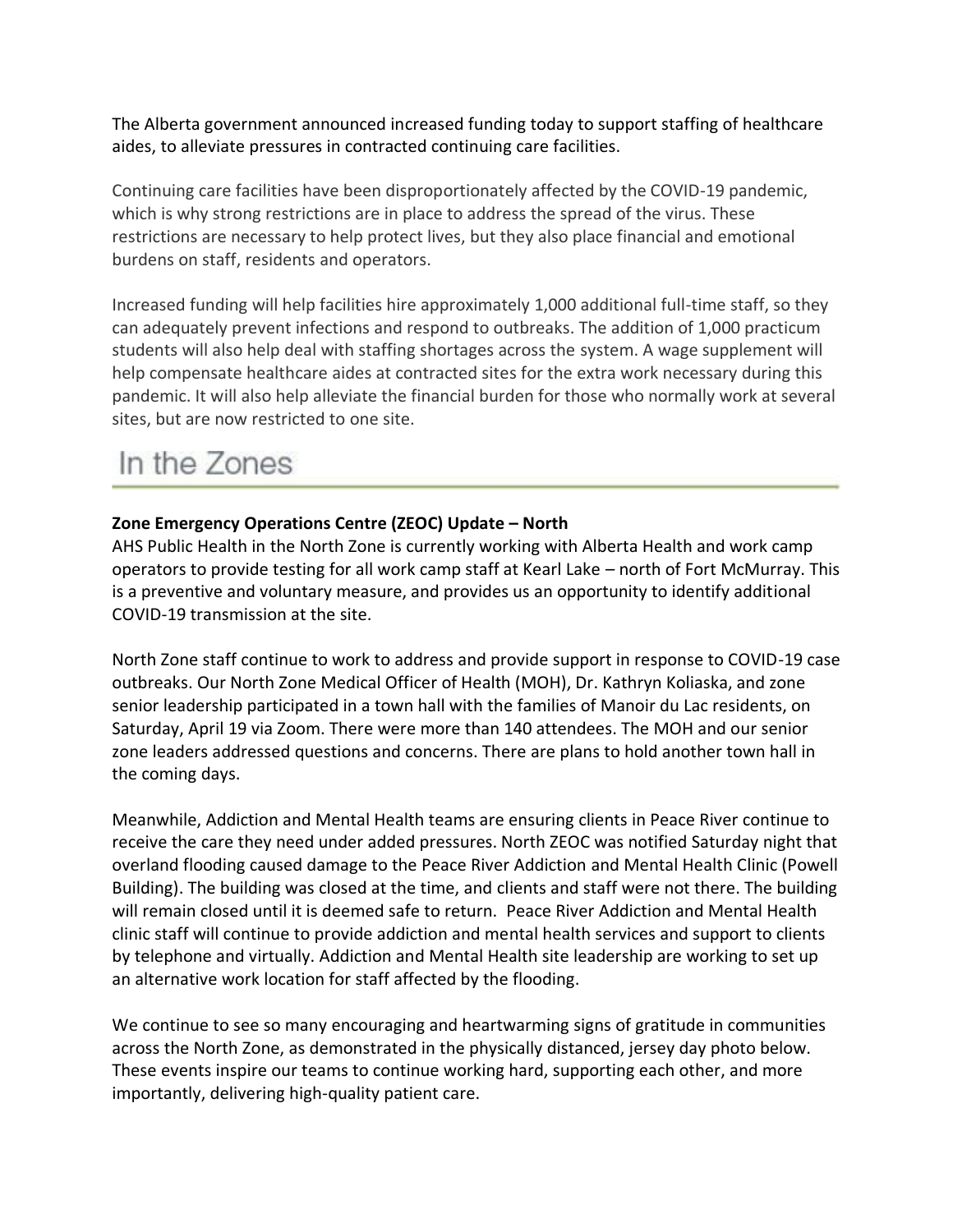

*Staff at Grande Prairie's Child and Youth Addiction and Mental Health office in Grande Prairie celebrated Jersey Day with some physical distancing.*

## Be Well - Be Kind

#### **Shout Out**

Recreational Therapists in Central Zone are doing amazing work, together with families and communities, to keep our precious long-term care residents connected to the people and, sometimes even animals, that matter to them most.

The photo below was sent to a Central Zone recreational therapy leader by a long-term care resident, with a message, which said *"That sure made my day! I was starting to get claustrophobic in my room. Who knew Recreation Therapy could be life-saving?"* The leader who received the message was so moved and grateful for the incredible work, innovation and compassion of our teams. Thank you for sharing this touching example of the kind of care our people provide.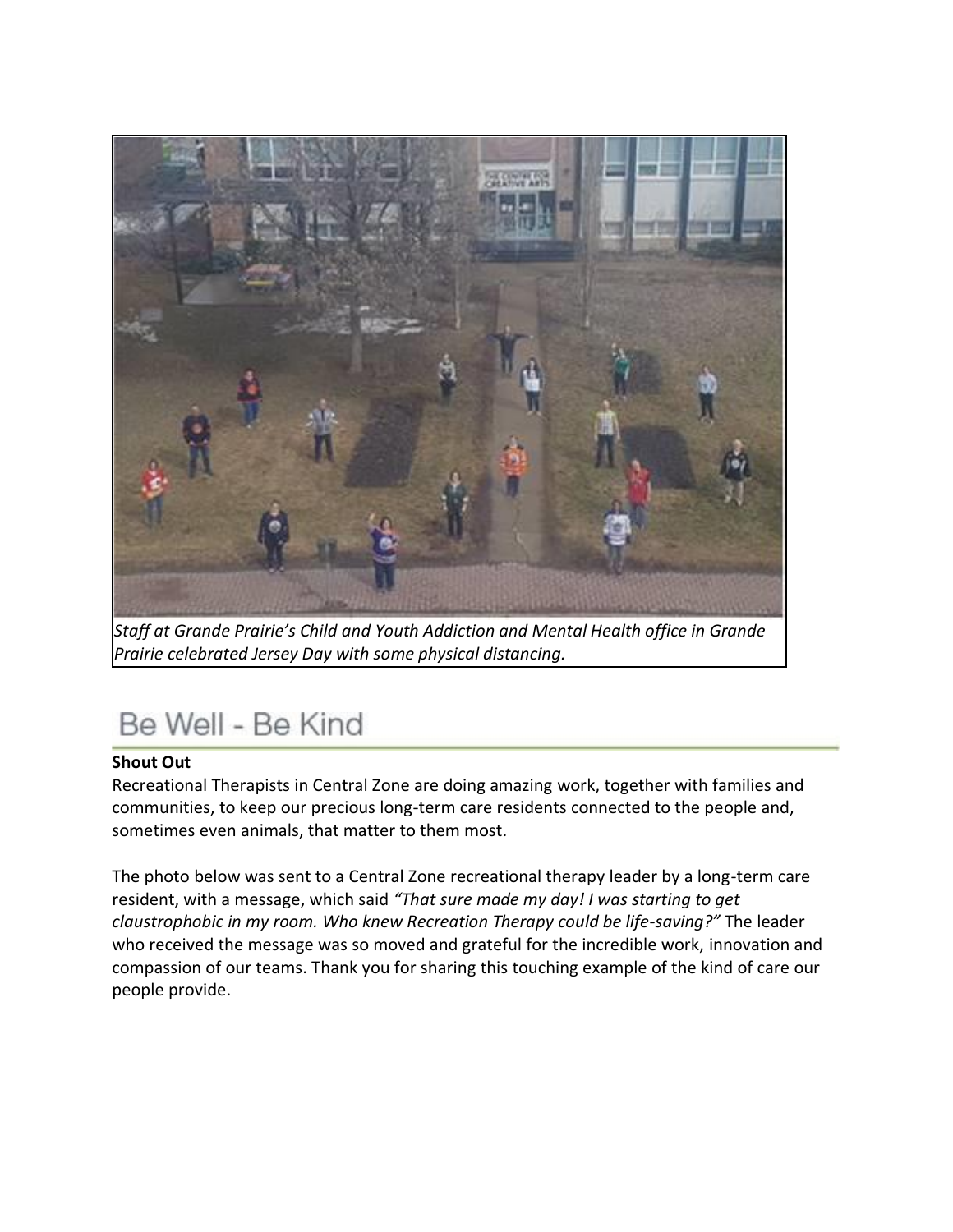

#### **Community Acts of Kindness**

Our youngest Albertans continue to demonstrate their genuine and profound appreciation for AHS teams across the province in very meaningful ways.

In Calgary, a group of Scouts have created a video of heartfelt thanks, which can be seen [here.](https://www.youtube.com/watch?v=GVOkaxLZKYM) It features drawings by these young artists, which salute your efforts to protect Albertans. As the song in the video reminds us, together we are making the world a better place.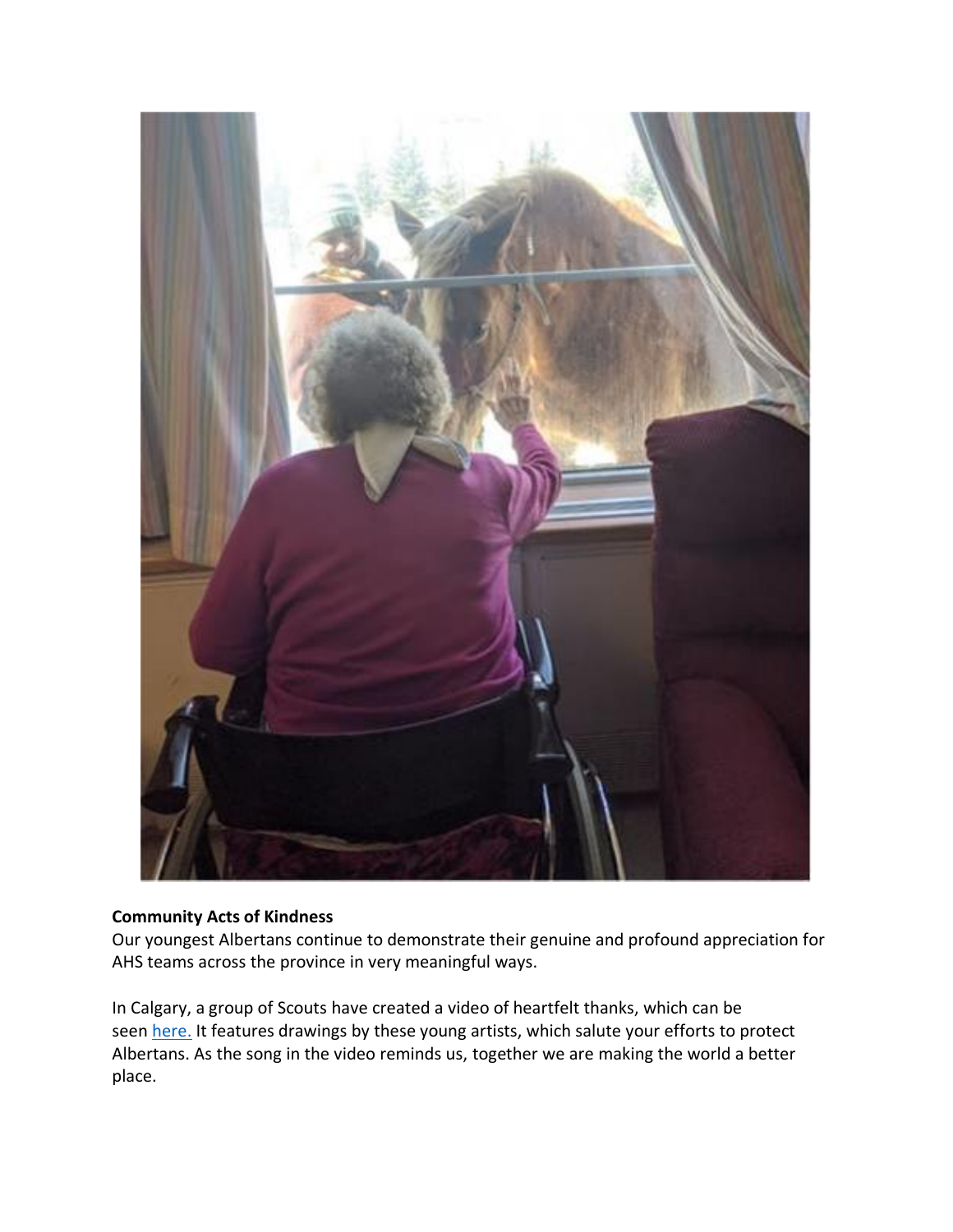Many of the scouts who created this video belong to a Catholic parish, which is also demonstrating its appreciation for the work you are doing through a campaign by the Calgary Diocese. This includes ringing the church bells daily from 7:00-7:05 p.m. daily to honour you, downloadable posters or postcards for people to share or display, and a day of prayer for healthcare workers. More information on this campaign is available [here.](https://www.catholicyyc.ca/heartofjesus.html)

Meanwhile, seven-year-old Nataliya has captured her appreciation for her heroes in this drawing dedicated to her mom, Karina, and other nurse-heroes.



**Psychosocial Disaster Network (PDN) Newsletter - April 2020** Attached is the PDN Newsletter for April and the following documents: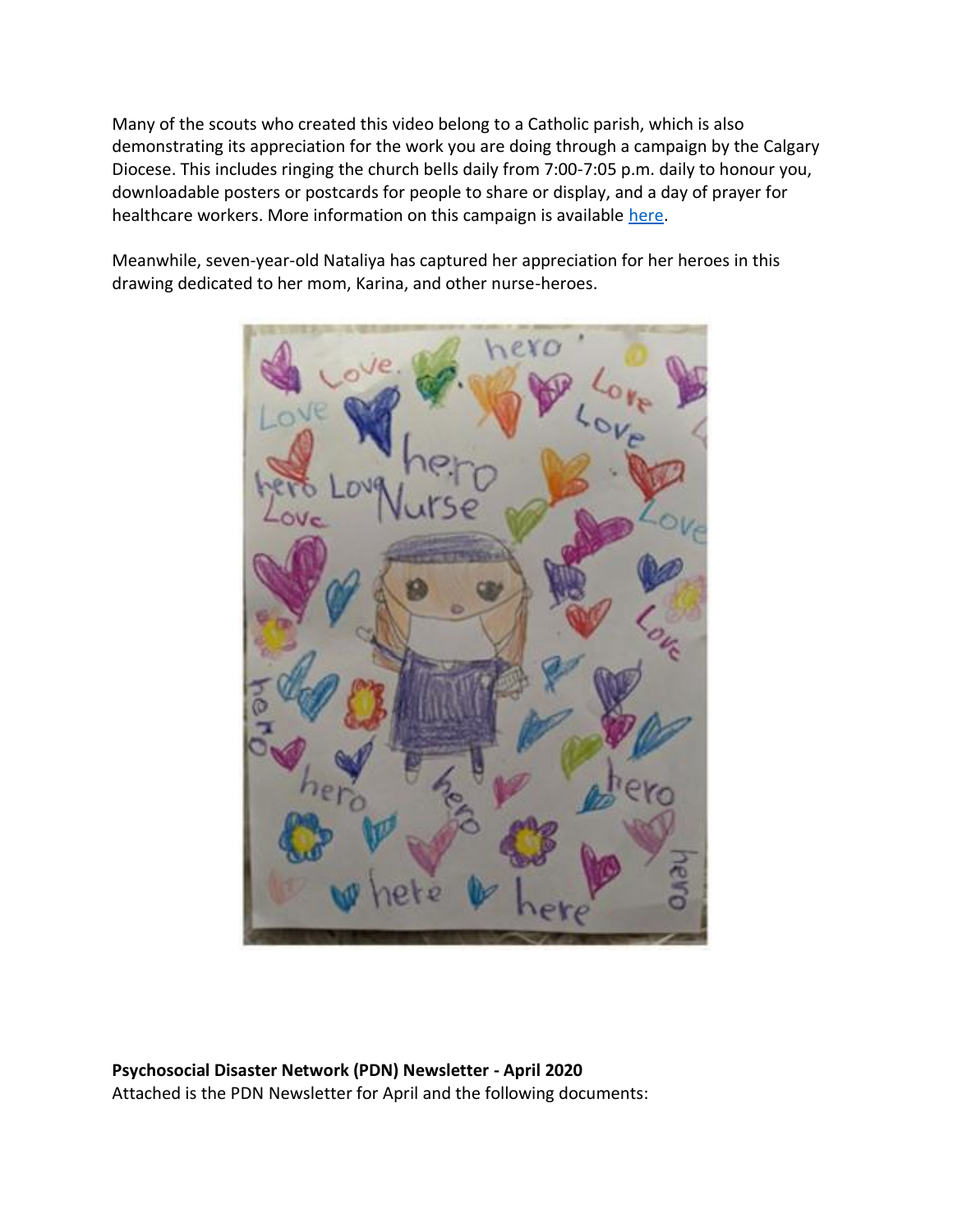- Psychosocial Capacity Building
- PolicyWise for Children & Families
- o Mental Health and Psychosocial Impacts of the COVID-19 Pandemic
- o Mental Health and Psychosocial Recovery after COVID-19
- Considerations for Supports and Services
- Considerations for a Provincial Response
- **Principles for Psychosocial Recovery**

We have started our seventh week in our coordinated effort to stop the spread of this pandemic in Alberta. Thank you for your constant and tireless work to keep Albertans safe. They appreciate all you are doing, from the youngest to the oldest in our province, as evidenced in the messages we've shared today. We stand beside you with admiration and the utmost respect for your expertise, dedication and determination.

Thank you and stay safe.

*Please Note: This message has been modified from the AHS Daily Updates.*

**\*\*\*Please share this information as appropriate\*\*\***

**\*\*\*For Alberta Health Services – Indigenous specific questions/concerns please emai[lahs.ecc.operations.ih@ahs.ca \\*\\*\\*](mailto:ahs.ecc.operations.ih@ahs.ca%20***) \*\*\*For Indigenous Services Canada please email [sac.cdemergenciesab-urgencesmtab.isc@canada.ca](mailto:sac.cdemergenciesab-urgencesmtab.isc@canada.ca) \*\*\***

*Josipa Pavicic on behalf of Nadine McRee*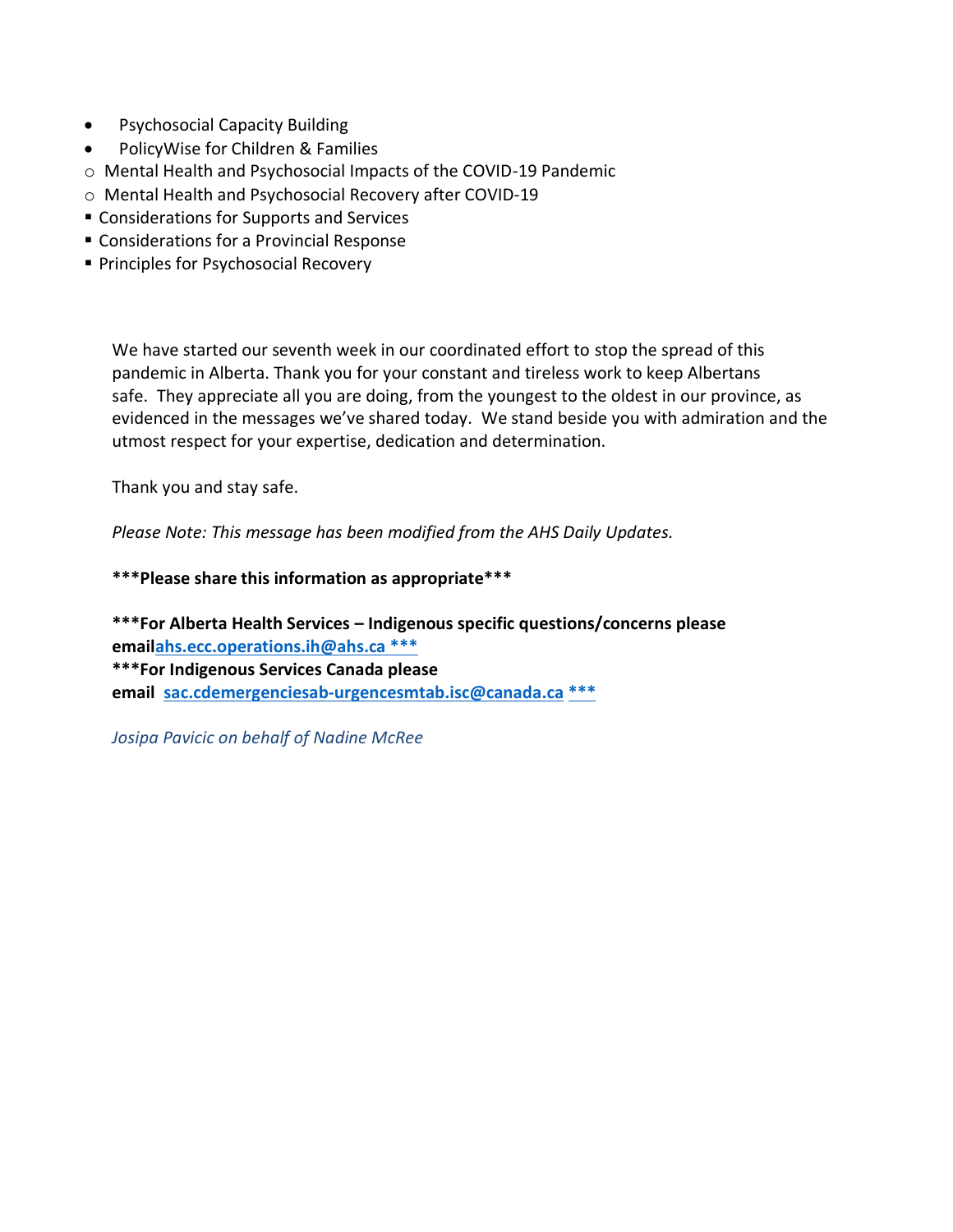## **Mental Health and Psychosocial Impacts of the COVID-19 Pandemic**



Large scale crises and disasters, such as the COVID-19 pandemic, affect the mental health and psychosocial well-being of individuals and communities.

## Like other epidemics, the current COVID-19 pandemic involves:

Fear of the unknown, infection, job loss, death

Fear for loved ones Disruption to routine and normalcy

Social isolation

Living in a prolonged state of stress

## Over the short- and long-term, these conditions can lead to:

Inability to focus, anxiety, and panic

Loneliness and depression Relationship and family conflict

Disruption to community connection and social fabric

## **Alberta has shown resilience in the face of adversity before.**

Living through crisis can yield transformation and positive growth, including deeper relationships, more connected communities, and resilience for

How psychosocial responses are managed is critical to community recovery.

Psychosocial supports should:

future challenges.

Be early, rapid, and efficient **Create** opportunities for mutual support in the community

Listen to the demands of people in their own spaces

Be sustainable in the midto long-term



Sources: [GermAnn,](https://policywise.com/wp-content/uploads/resources/2016/09/2016-05MAY-31-Skills-for-Psychological-Recovery-Literature-Review.pdf) K., MacKean, G., & Dozois, E., 2016; [NATO,](https://www.coe.int/t/dg4/majorhazards/ressources/virtuallibrary/materials/Others/NATO_Guidance_Psychosocial_Care_for_People_Affected_by_Disasters_and_Major_Incidents.pdf) 2008; Pan American Health [Organization,](https://www.paho.org/disasters/index.php?option=com_docman&view=download&category_slug=mental-health&alias=2542-mental-health-protection-psychosocial-support-epidemic-settings-2016-542&Itemid=1179&lang=en) 2016

For more information please contact PolicyWise for Children & Families at:

Info@policywise.com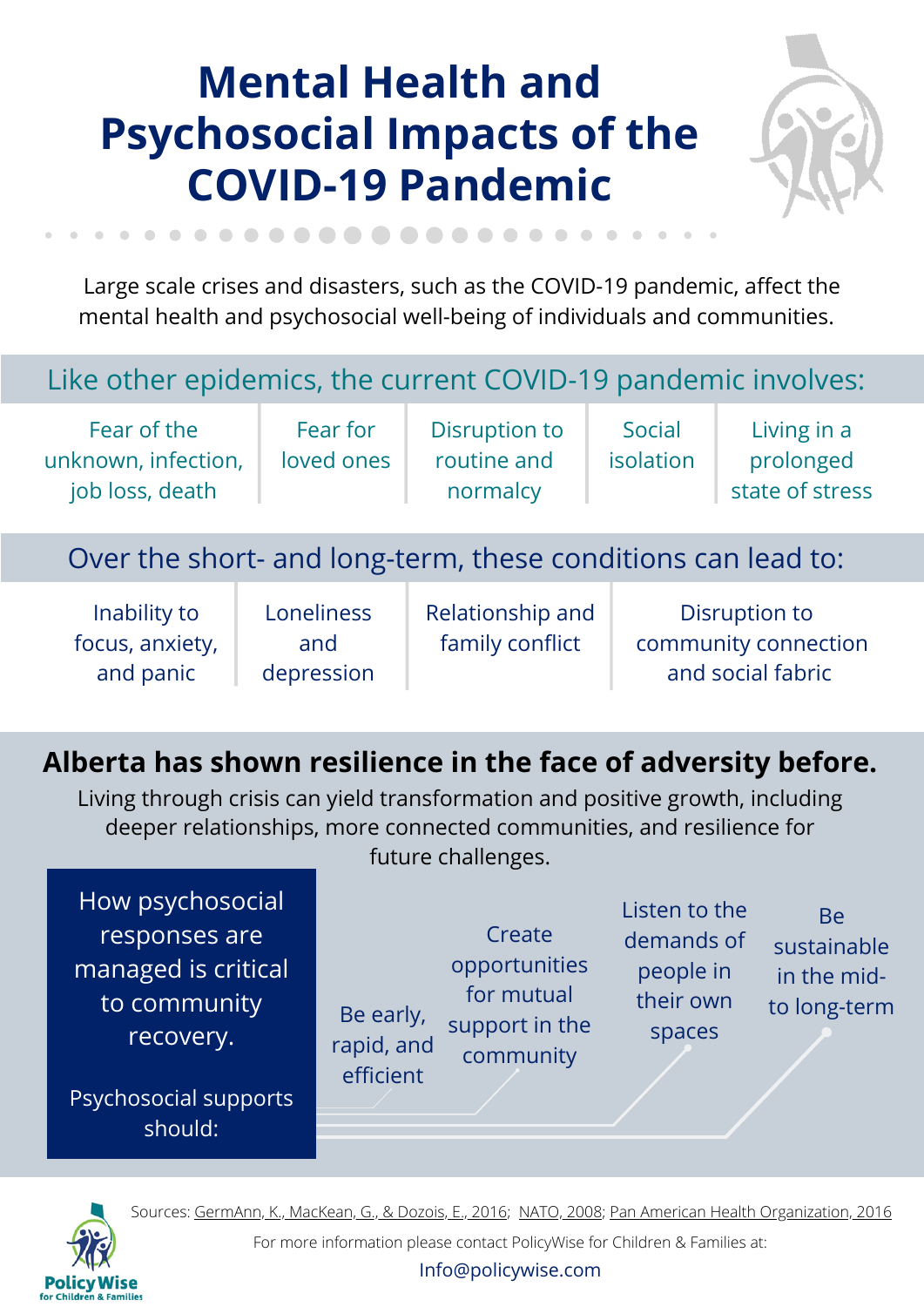# **Mental Health and Psychosocial Recovery after COVID-19**

*Considerations for Supports and Services*

Similar to other natural disasters and large scale crises, the COVID-19 pandemic will have an ongoing impact on individual and community mental health and psychosocial well-being. Here are some key lessons from research and Alberta's own experience about priority psychosocial supports and services to support recovery.

Considerations for Mental Health and Psychosocial Supports in Response to COVID-19



Mental Health and Psychosocial Support in Emergency Settings (2010)



\*Lessons learned from research and engagement with Alberta communities recovering from natural disaster Sources: IASC, [2007;](https://www.who.int/mental_health/emergencies/guidelines_iasc_mental_health_psychosocial_june_2007.pdf) IASC, [2020;](https://interagencystandingcommittee.org/system/files/2020-03/IASC%20Interim%20Briefing%20Note%20on%20COVID-19%20Outbreak%20Readiness%20and%20Response%20Operations%20-%20MHPSS%20%28French%29_0.pdf) Kulig, J., [GermAnn,](https://open.alberta.ca/publications/psychosocial-response-and-recovery-evaluation-of-the-rmwb-wildfire-2016) K., Parker, N., Salt, V., Walker., D., & Scott, C., 2017

For more information please contact PolicyWise for Children & Families at:

Info@policywise.com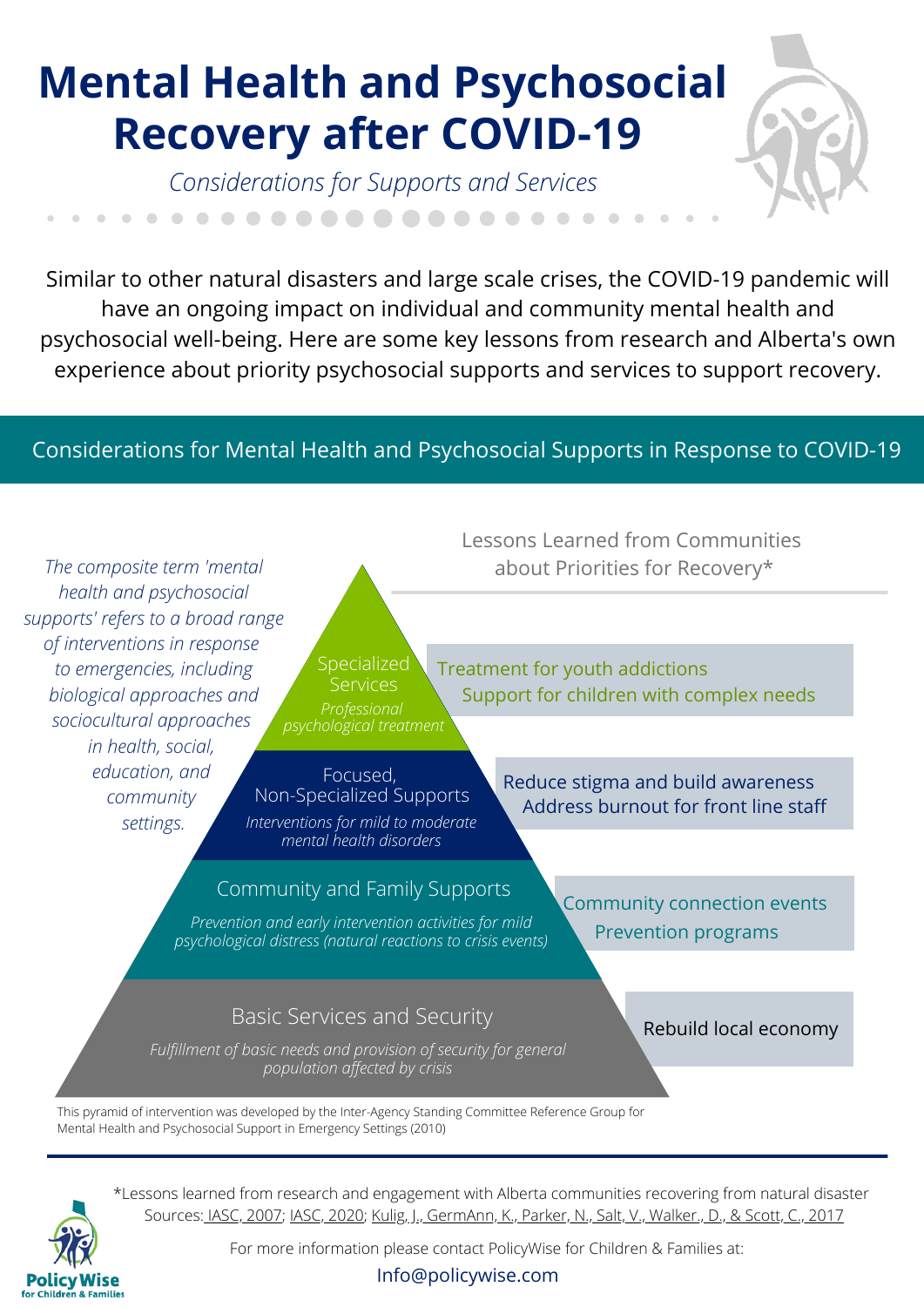# **Mental Health and Psychosocial Recovery after COVID-19**

*Considerations for a Provincial Response* 

Similar to other natural disasters and large scale crises, the COVID-19 pandemic will have an ongoing impact on individual and community mental health and psychosocial well-being. Here are some key lessons from research and Alberta's own experiences about the pillars of a provincial response that will be foundational for recovery.

## Pillars for a Provincial Psychosocial Response to COVID-19



Common Purpose & Principles Shared goal to prevent

pathology and promote psychological health and well-being



Knowledgeable, Stable & Skilled Workforce Stability for front line and support staff with knowledge and skills for psychosocial recovery



Leadership & Commitment Leaders across key sectors and all levels coordinate and commit to psychosocial recovery



### Ongoing Learning & Adaptation

Monitoring, evaluation, and reporting for ongoing improvement and adaptability



Respectful, Trusting Relationships

Strengths-based partnerships among local connectors, agencies, and governments



### Infrastructure and Resources

Processes, systems and resources to support effective functioning and quality services



For more information please contact PolicyWise for Children & Families at: Info@policywise.com Source: Kulig, J., [GermAnn,](https://open.alberta.ca/publications/psychosocial-response-and-recovery-evaluation-of-the-rmwb-wildfire-2016) K., Parker, N., Salt, V., Walker., D., & Scott, C., 2017